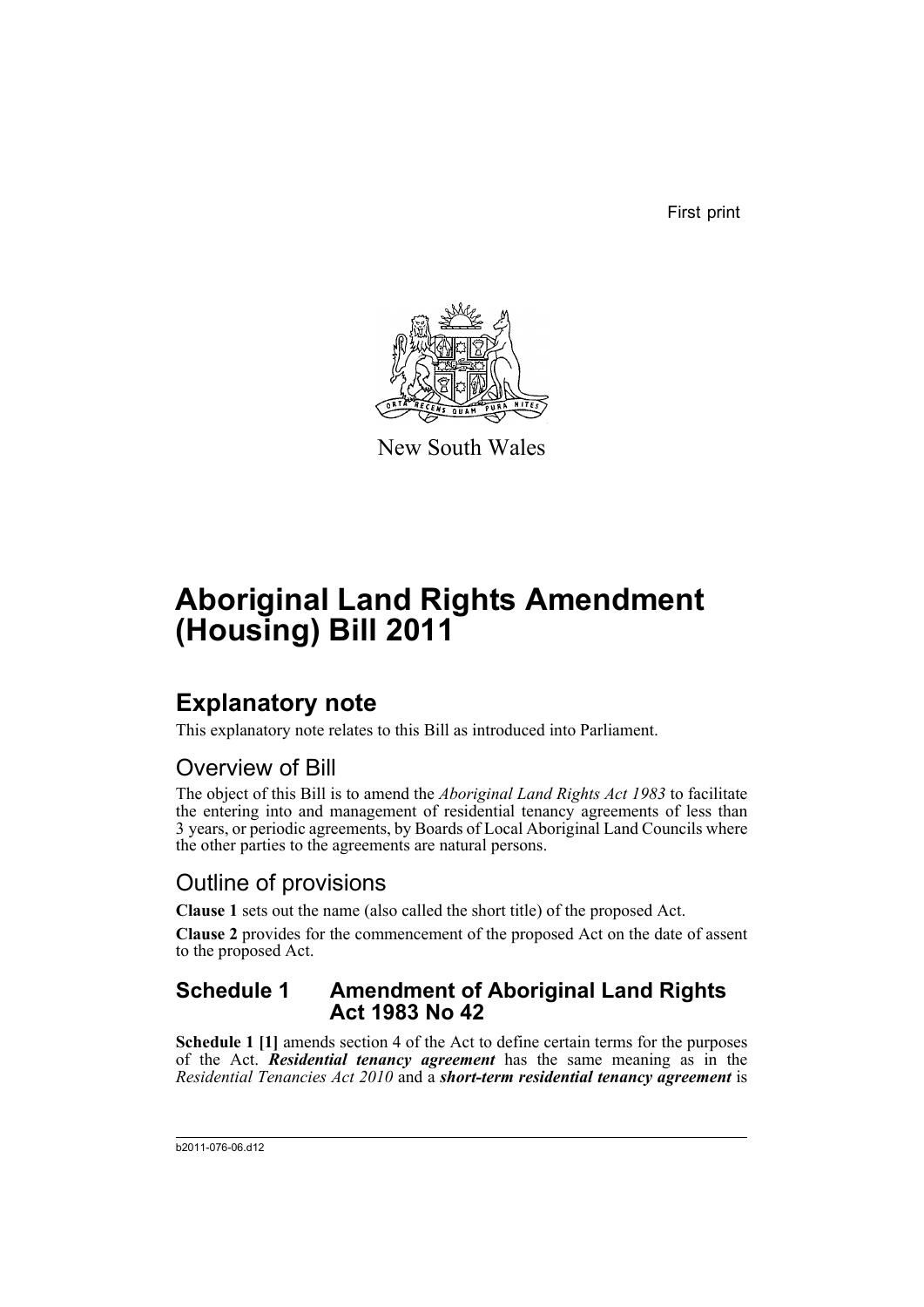Explanatory note

defined as a fixed term agreement of less than 3 years or a periodic agreement (within the meaning of that Act), entered into by a Local Aboriginal Land Council where the only other party to the agreement is a natural person.

**Schedule 1 [2]** amends section 42E of the Act (which prevents a Local Aboriginal Land Council from dealing with land unless the land dealing has the approval of the New South Wales Aboriginal Land Council) so as to exempt land dealings in relation to short-term residential tenancy agreements from the operation of the section. Leases of less than 3 years are already exempted.

**Schedule 1 [3]** amends section 52G of the Act to provide that a resolution of the voting members of a Local Aboriginal Land Council is not required to give approval to dealings with land and land dealing approval agreements relating to short-term residential tenancy agreements.

**Schedule 1 [5]** amends section 62 of the Act to confer directly on the Board of a Local Aboriginal Land Council the functions of entering into short-term residential tenancy agreements in relation to land vested in the Council and managing and terminating those agreements.

**Schedule 1 [4] and [6]** amend section 62 of the Act to make it clear that the Board of a Local Aboriginal Land Council must exercise all of its functions in accordance with the Act and the regulations and consistently with the community, land and business plan of the Council.

**Schedule 1 [7]** amends section 230 of the Act to make it clear that the section, which currently prevents an administrator for a Local Aboriginal Land Council from disposing of or otherwise dealing with land of the Council without the Council's approval given at a meeting of the Council, does not require the administrator to obtain the consent of the Council when entering into short-term residential tenancy agreements in relation to land vested in the Council or managing or terminating those agreements.

**Schedule 1 [8]** amends Schedule 4 to the Act to enable regulations to be made of a savings or transitional nature consequent on the enactment of the proposed Act.

**Schedule 1 [9]** amends Schedule 4 to the Act to ensure that the proposed amendments to sections 52G, 62 and 230 of the Act will extend to the future exercise of functions in relation to short-term residential tenancy agreements entered into before the commencement of those amendments.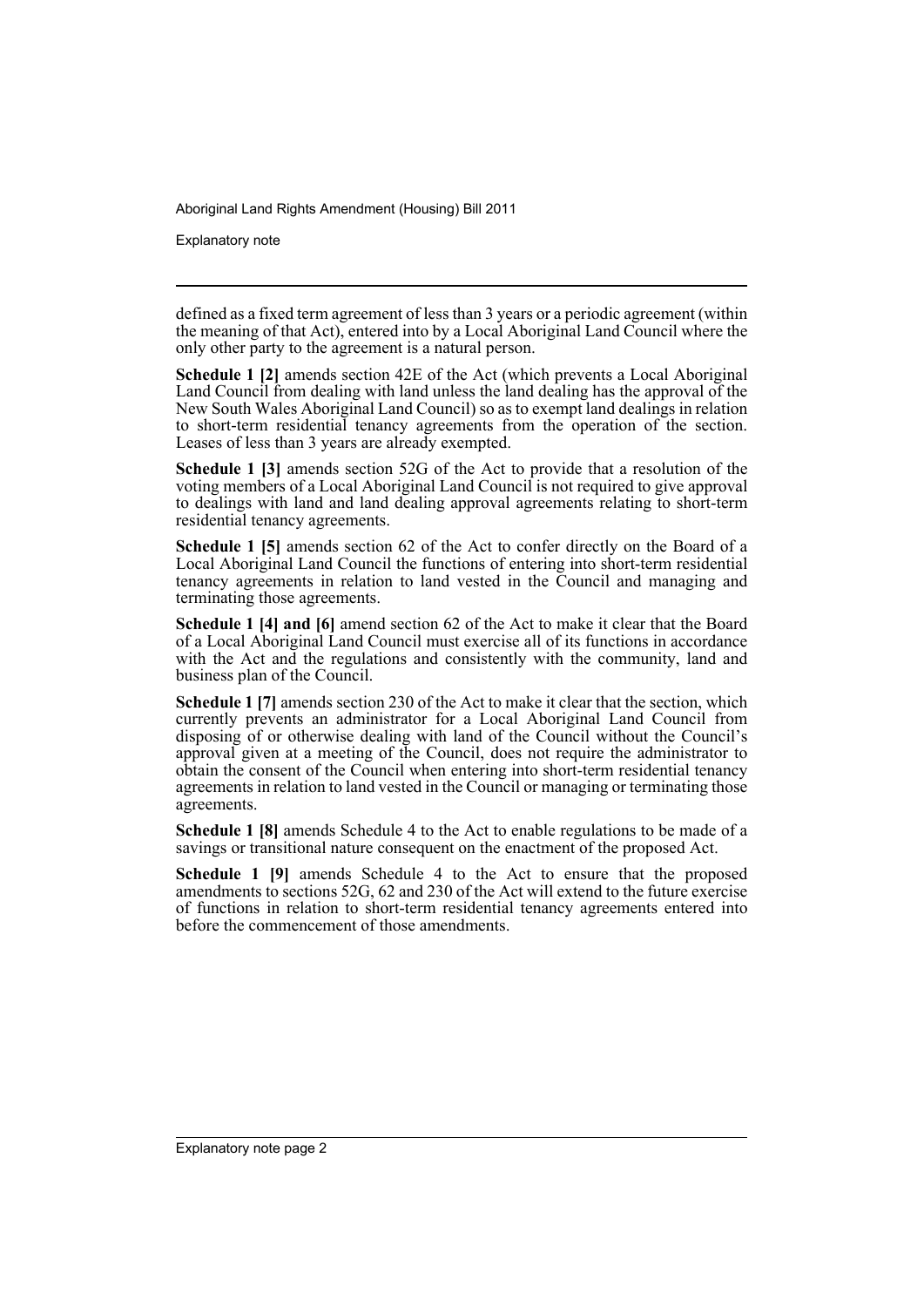First print



New South Wales

# **Aboriginal Land Rights Amendment (Housing) Bill 2011**

## **Contents**

|                                                               | Page |
|---------------------------------------------------------------|------|
| Name of Act                                                   |      |
| 2 Commencement                                                |      |
| Schedule 1 Amendment of Aboriginal Land Rights Act 1983 No 42 |      |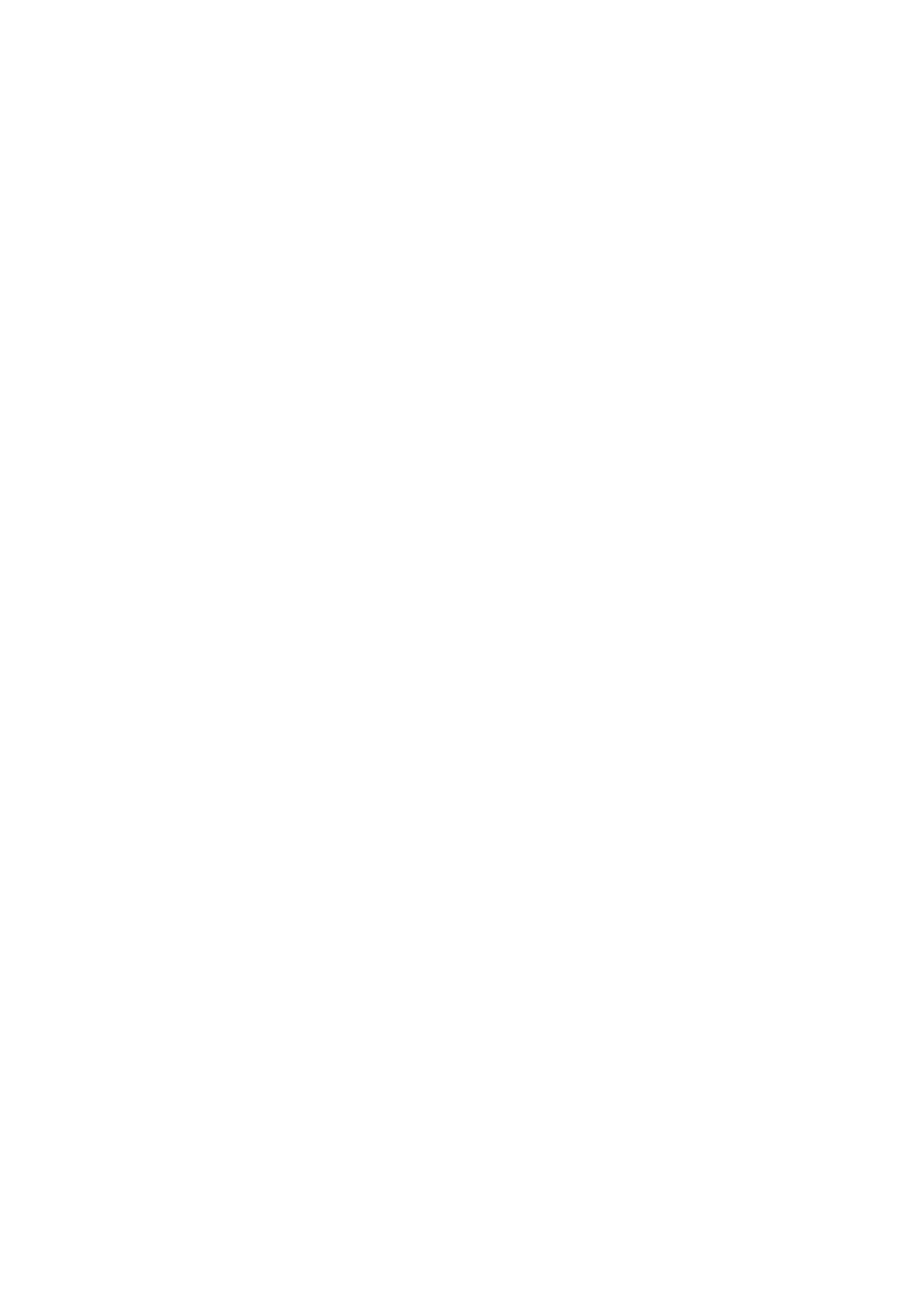

New South Wales

## **Aboriginal Land Rights Amendment (Housing) Bill 2011**

No , 2011

#### **A Bill for**

An Act to amend the *Aboriginal Land Rights Act 1983* with respect to certain residential tenancy agreements and land dealing approval requirements.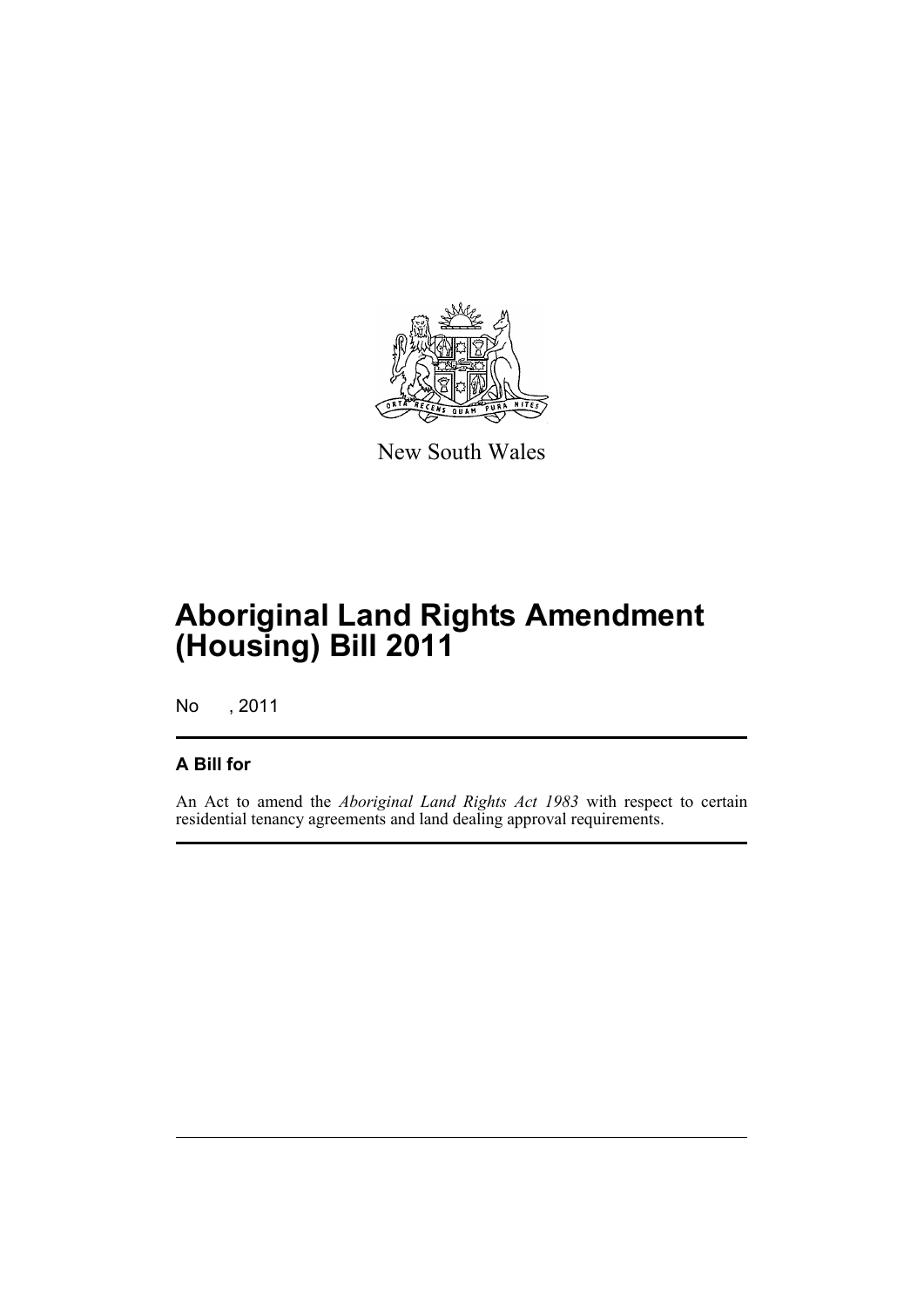<span id="page-5-1"></span><span id="page-5-0"></span>

| The Legislature of New South Wales enacts:                                   |                |
|------------------------------------------------------------------------------|----------------|
| Name of Act                                                                  | $\mathcal{P}$  |
| This Act is the <i>Aboriginal Land Rights Amendment (Housing) Act 2011</i> . | 3              |
| Commencement                                                                 | $\overline{a}$ |
| This Act commences on the date of assent to this Act.                        | 5              |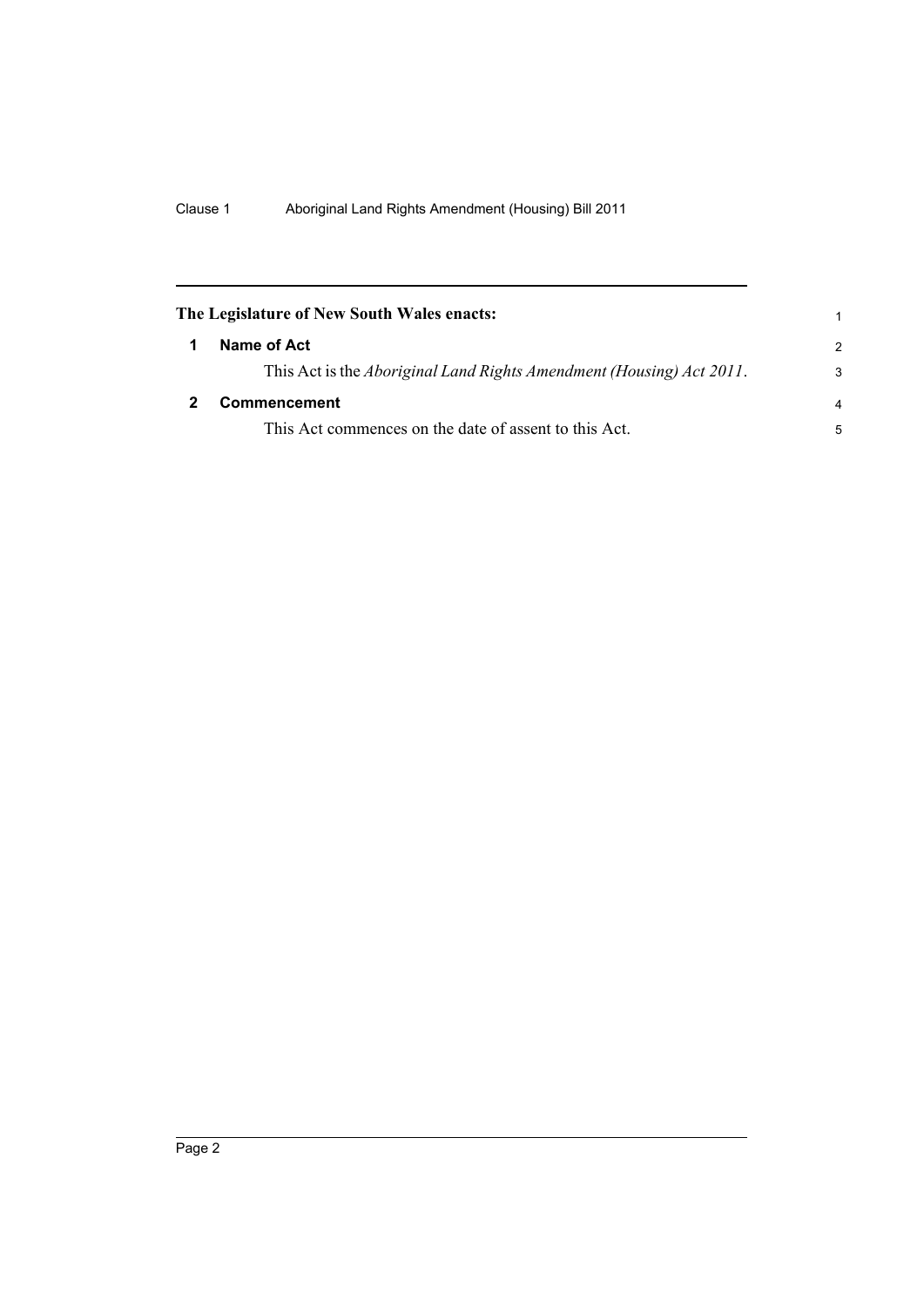Amendment of Aboriginal Land Rights Act 1983 No 42 Schedule 1

<span id="page-6-0"></span>

|     | <b>Schedule 1</b>              | <b>Amendment of Aboriginal Land Rights</b><br><b>Act 1983 No 42</b>                                                                                                                                                                                                                             | $\mathbf{1}$<br>$\overline{2}$ |
|-----|--------------------------------|-------------------------------------------------------------------------------------------------------------------------------------------------------------------------------------------------------------------------------------------------------------------------------------------------|--------------------------------|
| [1] | <b>Section 4 Definitions</b>   |                                                                                                                                                                                                                                                                                                 | 3                              |
|     |                                | Insert in alphabetical order in section $4(1)$ :                                                                                                                                                                                                                                                | 4                              |
|     |                                | <i>residential tenancy agreement</i> has the same meaning as in the<br>Residential Tenancies Act 2010.                                                                                                                                                                                          | 5<br>6                         |
|     |                                | short-term residential tenancy agreement means a residential<br>tenancy agreement:                                                                                                                                                                                                              | $\overline{7}$<br>8            |
|     | (a)                            | that is a fixed term agreement (within the meaning of the<br>Residential Tenancies Act 2010) for a term of less than<br>3 years (including any option to renew the agreement) or is<br>a periodic agreement (within the meaning of that Act), and                                               | 9<br>10<br>11<br>12            |
|     | (b)                            | where the only parties to the agreement are a Local<br>Aboriginal Land Council and one or more natural persons.                                                                                                                                                                                 | 13<br>14                       |
| [2] | <b>Land Councils</b>           | Section 42E Approval required for land dealings by Local Aboriginal                                                                                                                                                                                                                             | 15<br>16                       |
|     |                                | Omit section $42E(2)$ (a). Insert instead:                                                                                                                                                                                                                                                      | 17                             |
|     | (a)                            | a land dealing in relation to a lease for a period of less than<br>3 years (including any option to renew the lease) or a<br>short-term residential tenancy agreement, other than a<br>social housing management lease,                                                                         | 18<br>19<br>20<br>21           |
| [3] |                                | <b>Section 52G Functions exercised by Council resolution</b>                                                                                                                                                                                                                                    | 22                             |
|     |                                | Omit section 52G (e). Insert instead:                                                                                                                                                                                                                                                           | 23                             |
|     | (e)                            | approval of dealings with land (within the meaning of<br>$\overrightarrow{Div}$ Division 4 of Part 2) and land dealing approval agreements<br>(within the meaning of that Division), other than any such<br>dealings or agreements that relate to short-term residential<br>tenancy agreements, | 24<br>25<br>26<br>27<br>28     |
| [4] |                                | Section 62 Functions of Boards of Local Aboriginal Land Councils                                                                                                                                                                                                                                | 29                             |
|     |                                | Omit "in accordance with this Act and the regulations and consistently with<br>the community, land and business plan of the Council," from section $62$ (a).                                                                                                                                    | 30<br>31                       |
| [5] | Section 62 (c1)                |                                                                                                                                                                                                                                                                                                 | 32                             |
|     | Insert after section $62$ (c): |                                                                                                                                                                                                                                                                                                 | 33                             |
|     | (c1)                           | without limiting paragraph (a), to enter into short-term<br>residential tenancy agreements in relation to land vested in<br>the Council and to manage or terminate such agreements,                                                                                                             | 34<br>35<br>36                 |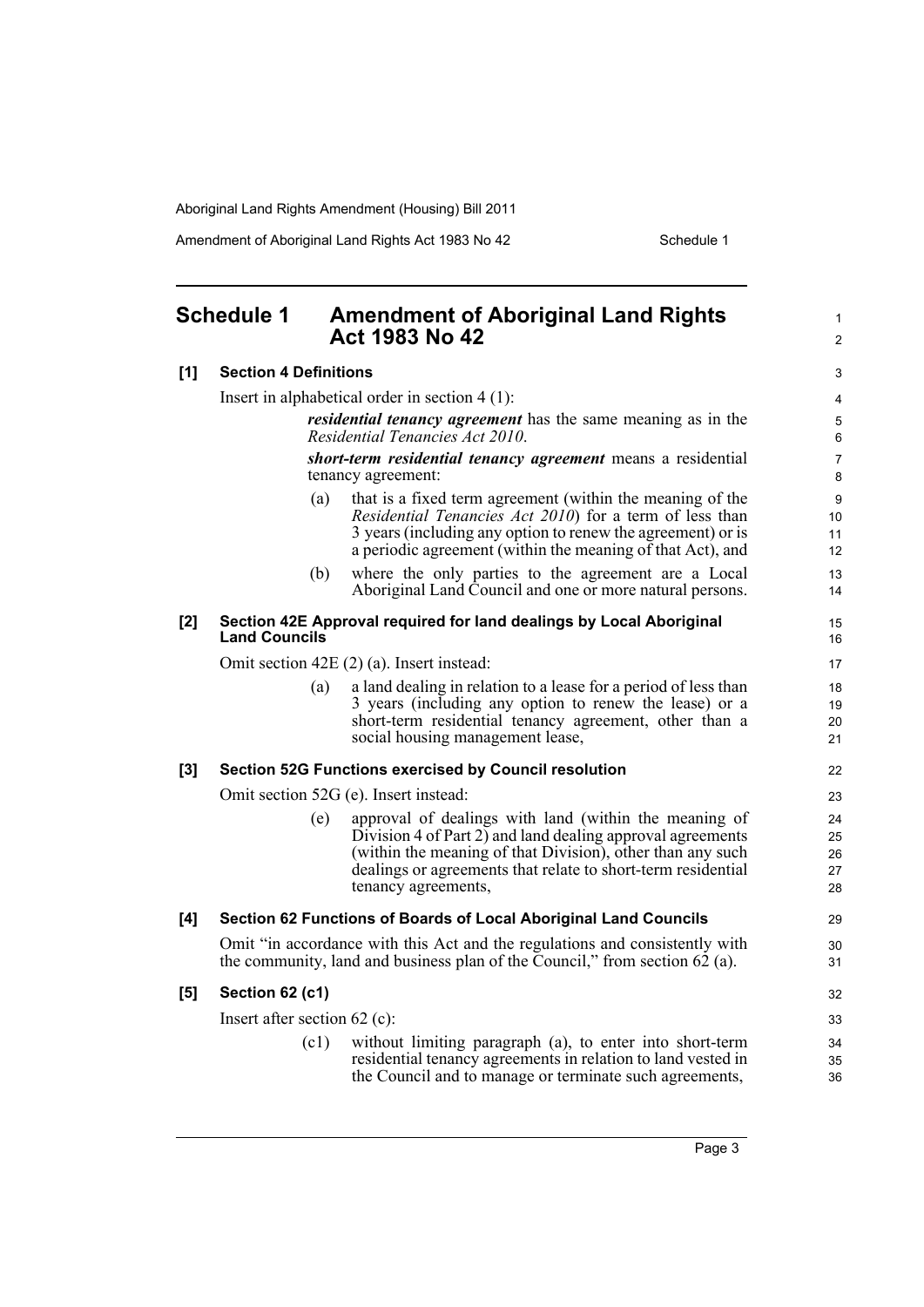Schedule 1 Amendment of Aboriginal Land Rights Act 1983 No 42

| [6]   | <b>Section 62 (2)</b> |                                                                                                                                                                                                                        | 1                                      |
|-------|-----------------------|------------------------------------------------------------------------------------------------------------------------------------------------------------------------------------------------------------------------|----------------------------------------|
|       |                       | Insert at the end of section 62:                                                                                                                                                                                       | $\overline{2}$                         |
|       | (2)                   | The functions of the Board of a Local Aboriginal Land Council<br>are to be exercised in accordance with this Act and the<br>regulations and consistently with the community, land and<br>business plan of the Council. | 3<br>$\overline{4}$<br>$\sqrt{5}$<br>6 |
| $[7]$ |                       | Section 230 Limitations on certain land dealings by administrator                                                                                                                                                      | $\overline{7}$                         |
|       |                       | Insert at the end of the section:                                                                                                                                                                                      | 8                                      |
|       | (2)                   | Despite subsection $(1)$ , the exercise by an administrator for a<br>Local Aboriginal Land Council of any of the following functions<br>does not require the consent of the Council:                                   | 9<br>10<br>11                          |
|       |                       | entering into a short-term residential tenancy agreement,<br>(a)                                                                                                                                                       | 12                                     |
|       |                       | the management of a short-term residential tenancy<br>(b)<br>agreement,                                                                                                                                                | 13<br>14                               |
|       |                       | the termination of a short-term residential tenancy<br>(c)<br>agreement.                                                                                                                                               | 15<br>16                               |
| [8]   |                       | Schedule 4 Savings, transitional and other provisions                                                                                                                                                                  | 17                                     |
|       |                       | Insert at the end of clause $1A(1)$ :                                                                                                                                                                                  | 18                                     |
|       |                       | Aboriginal Land Rights Amendment (Housing) Act 2011                                                                                                                                                                    | 19                                     |
| [9]   | Schedule 4, Part 10   |                                                                                                                                                                                                                        | 20                                     |
|       | Insert after Part 9:  |                                                                                                                                                                                                                        | 21                                     |
|       |                       | Part 10 Provisions consequent on enactment of<br><b>Aboriginal Land Rights Amendment</b><br>(Housing) Act 2011                                                                                                         | 22<br>23<br>24                         |
|       | 54                    | <b>Existing residential tenancy agreements</b>                                                                                                                                                                         | 25                                     |
|       | (1)                   | In this clause:                                                                                                                                                                                                        | 26                                     |
|       |                       | <b>amending Act</b> means the Aboriginal Land Rights Amendment<br>(Housing) $Act 2011$ .                                                                                                                               | 27<br>28                               |
|       |                       | <b><i>commencement date</i></b> means the date of assent to the amending<br>Act.                                                                                                                                       | 29<br>30                               |